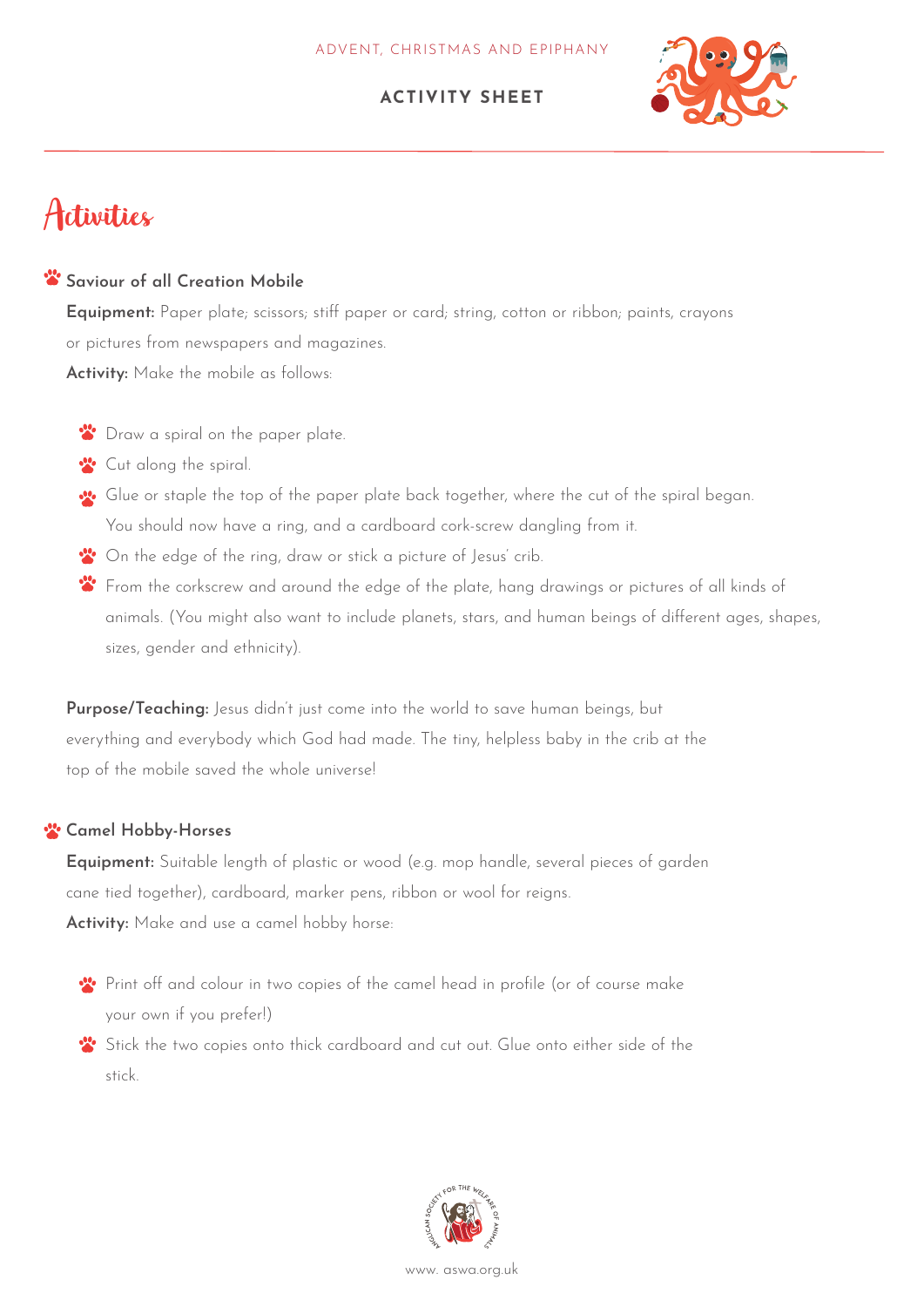# Activities

### **Saviour of all Creation Mobile**

**Purpose/Teaching:** These can make a good addition to a nativity play or tableau. Camels are incredibly well adapted for desert conditions, and without their help humans would have struggled to live and travel as successfully as they have done in beautiful but often hostile environments. The camels which the magi rode are a reminder of just how much human beings owe to domestic and helper animals, and the importance of treating them with<br> respect.



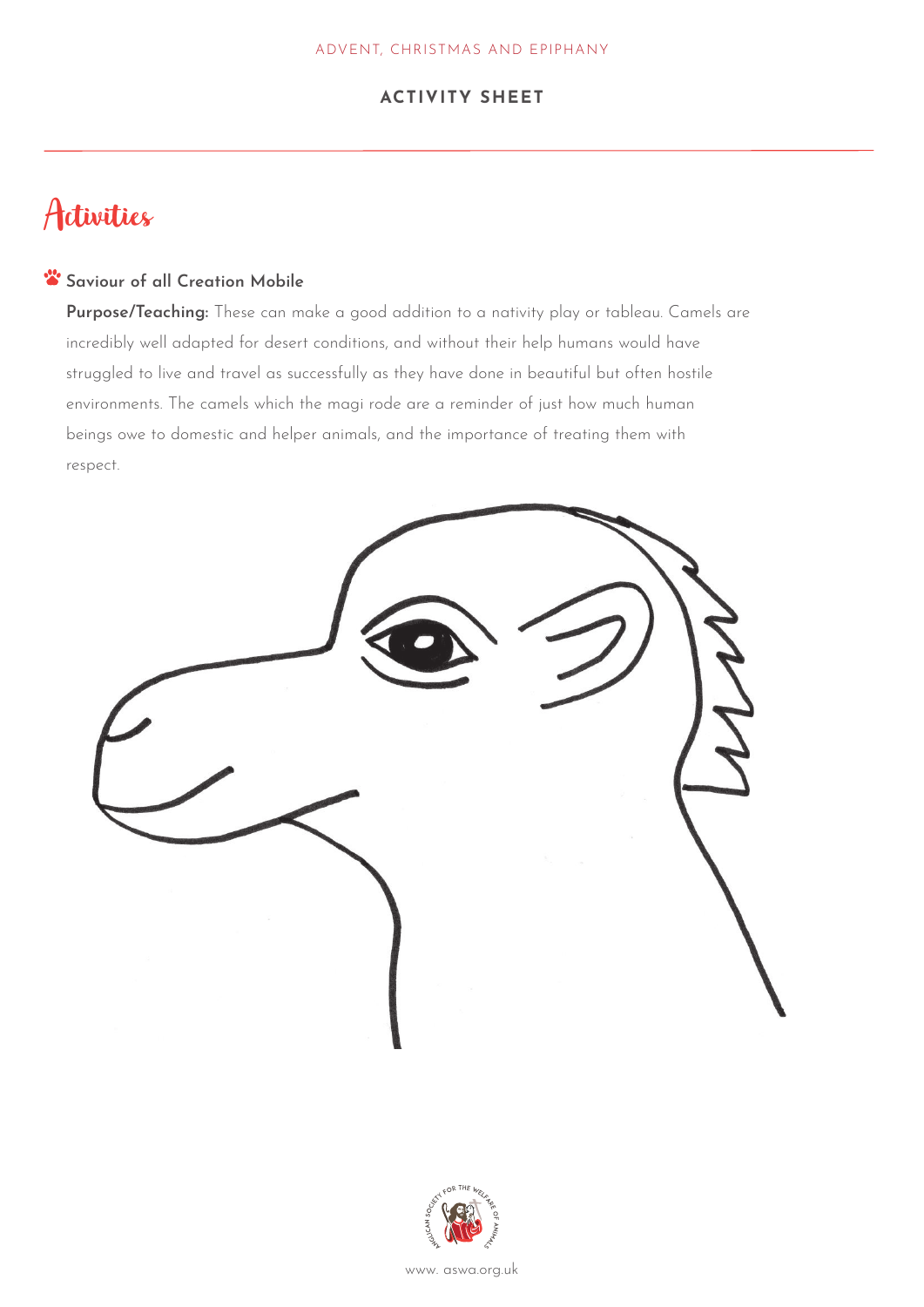## Activities

#### **Alternative Reindeer/Camel Food Christian giving**

**Equipment:** Plastic bucket, paper, sellotape, paper and pens**.**

**Activity:** Raise money for real horses, donkeys and perhaps even camels! There are many Christmas traditions involving leaving a thank you snack for animals who help in the delivery of presents: carrots for Santa's reindeer or straw for the Magi's camels. Some places now even sell 'reindeer food' for children. Whilst this is basically harmless fun, it is a shame to use resources on pretend animals when real ones are in desperate need. So:

- Get Sunday school or Youth Group to write a funny letter from head reindeer/camel explaining that they have more treats than they need every year, and will soon be too fat too fly. However they very much appreciate everybody's generosity, and really wish that they could help some of their animal brothers and sisters in need.
- Place letter on church notice board with accompanying bucket or collecting tin close by.
- Choose a suitable horse/donkey sanctuary, or perhaps overseas charity helping working or abandoned animals. Put a poster for this charity beside the letter, with accompanying explanation of where donations will be sent.

**Purpose/Teaching:** Obviously this is a practical way of helping animals, but it is also a useful way of introducing a wider discussion about sharing our blessings and over consumption at Christmas. This makes the point too that caring about animals isn't an alternative to caring about people; compassion breeds compassion.

#### **<sup>2</sup>** Animals Mothers and Babies

**Equipment:** Picture of Madonna and child, pictures of animal mothers with their babies. **Activity:** Look at these pictures together and discuss what things Mary had to do for Jesus, and what things these animal mothers do for their babies.

**Purpose/Teaching:** To encourage a recognition that the Incarnation didn't just involve becoming human, it involved taking on flesh. Not only did Jesus share common experiences with every human being, he shared many common experiences with other animals/mammals

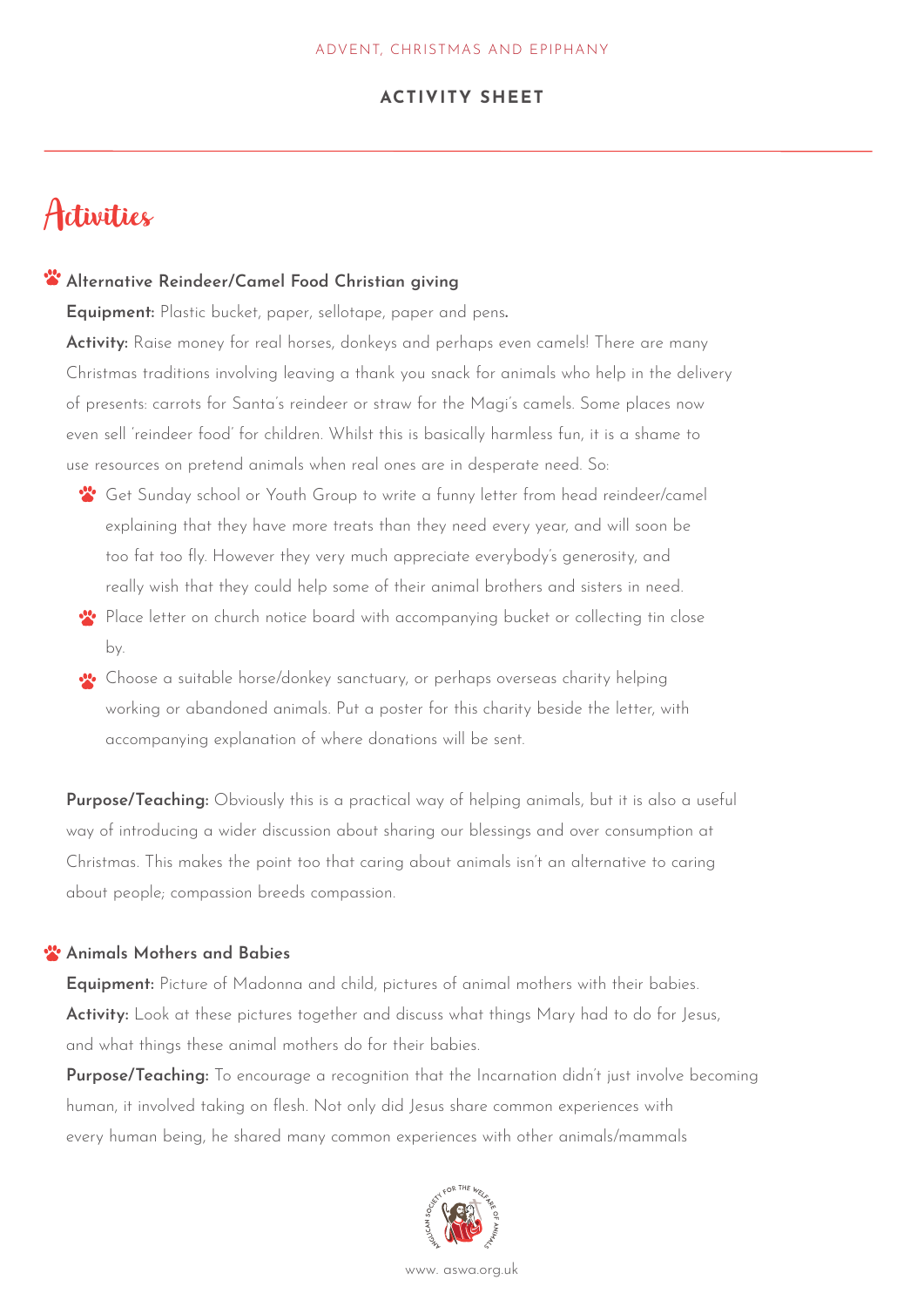## Activities

too. An infant orang-utan needs milk and warmth and cuddles and play in much the same way as a human baby. Human beings are not separate from the rest of God's Creation, and Jesus entered into that Creation and that wider family which we all share. Recognising this is part of the wonder of the Incarnation. When we say 'The Word became flesh, and dwelt among us' the 'us' encompasses more than human beings alone.

#### **WORSHIP IDEAS**

This time of year may not be ideal for arranging special animal themed worship events, BUT there are plenty of ways when it is natural (and in fact necessary) to talk about wider Creation during this period. Here are a few suggestions:

#### **Christingle**

The symbolism of the Christingle orange as the world can be a helpful reminder that Jesus came to redeem the world, not just human beings! Here is a Christingle hymn (which can be reproduced without any copyright issues) which makes this point. It fits to the tune of 'One more step along the world I go'.

> Big round orange is the world we see. God made animals, and you and me. Hills, and fields and deserts too; Jungles, ice-caps and the ocean blue. As we see Christingle light shine bright and clear, We remember that the Lord is here. Fruit and sweet things are the gifts God gives To his people and to all that lives. Monkeys, badgers, kangaroo;

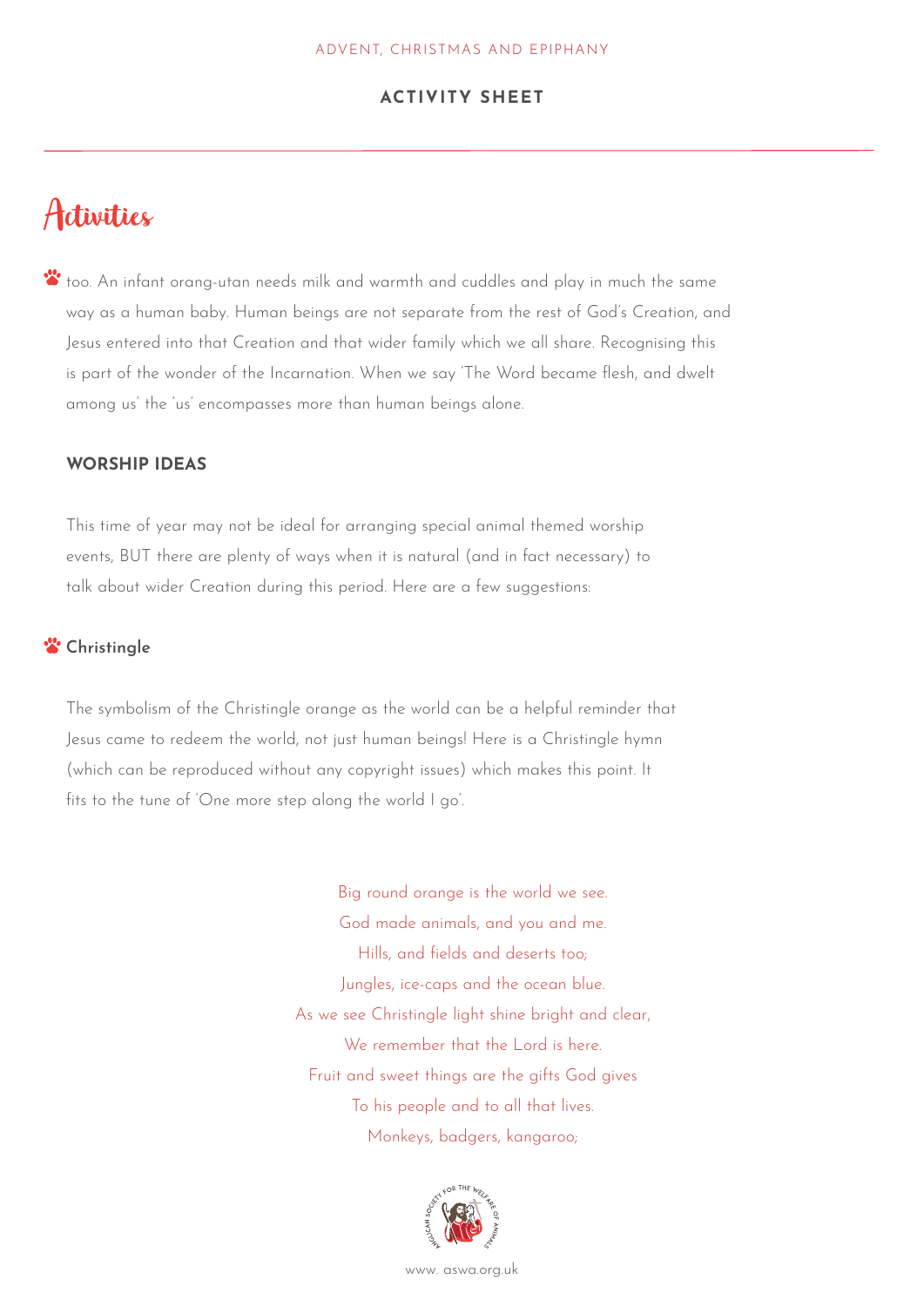Whales and dolphins, tigers too. As we see Christingle light shine bright and clear, We remember that the Lord is here. Ribbon wrapped around the world so tight Reminds us Jesus came to Earth one night. God's love hugs tight all he made; so our Jesus in a manger laid. As we see Christingle light shine bright and clear, We remember that the Lord is here. Candle glowing so warm and bright Tells us Jesus is the truth and light. Lived, died, rose to set all free; Whole and happy for eternity. As we see Christingle light shine bright and clear, We remember that the Lord is here.

## **W** Christus Natus Est

- \*\* There are numerous paintings, stained glass windows, poems and carols involving birds and animals proclaiming the birth of Christ. The creatures are cleverly given Latin words which tell the story, and which also mimic the sound which they naturally make. A common version is as follows:
- **\*** COCKEREL Christus natus est (Christ is born), GOOSE Quando? Quando? When? When?), CROW -In hac nocte (On this night), OWL - Ubi? Ubi? (Where? where?), Lamb -Bethlehem! Bethlehem!
- Getting children to dress up as the animal characters and act this out may be a fun reminder that there is nothing new or strange in the recognition that the joy and significance of Christmas touches all of God's Creation.